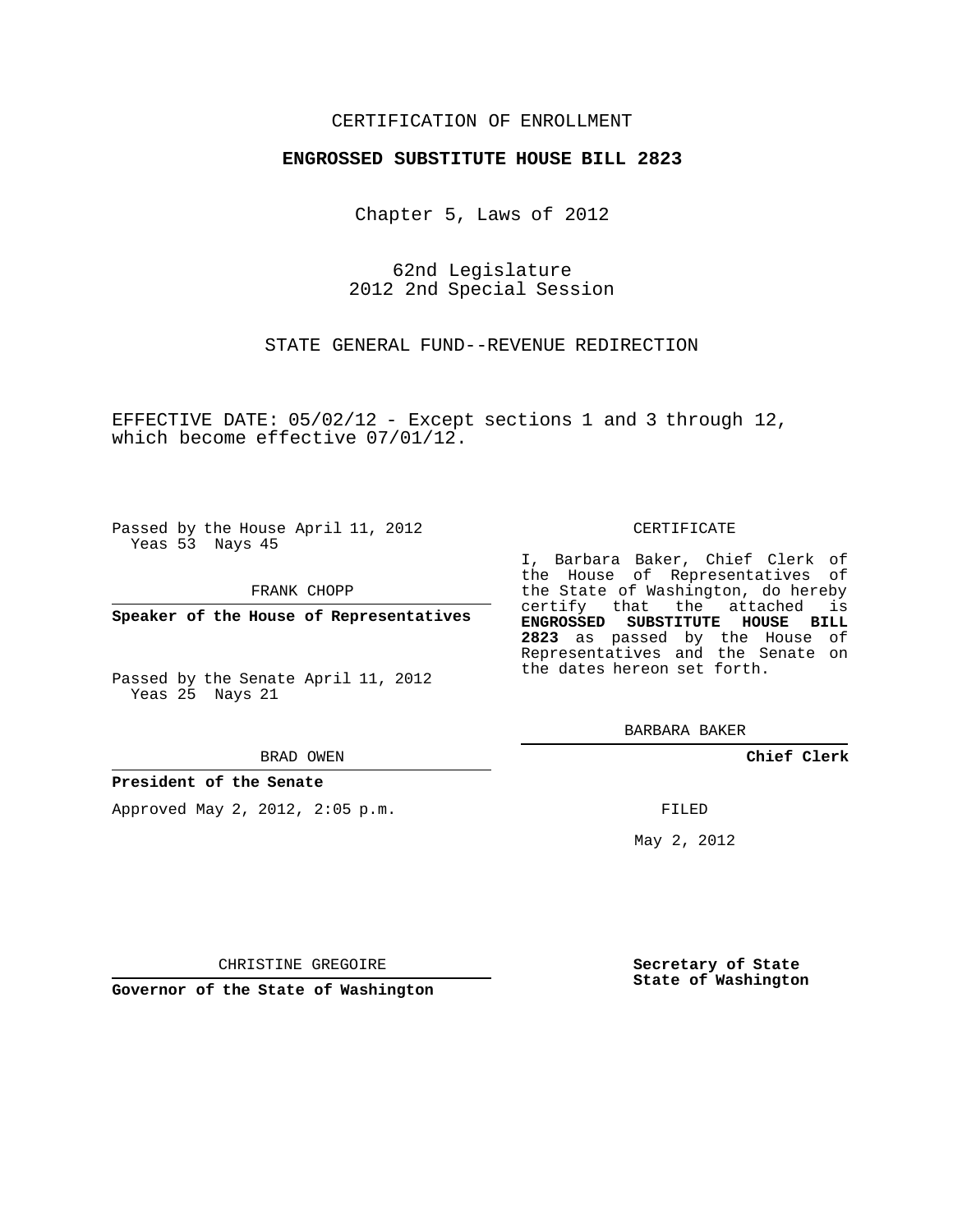# **ENGROSSED SUBSTITUTE HOUSE BILL 2823** \_\_\_\_\_\_\_\_\_\_\_\_\_\_\_\_\_\_\_\_\_\_\_\_\_\_\_\_\_\_\_\_\_\_\_\_\_\_\_\_\_\_\_\_\_

\_\_\_\_\_\_\_\_\_\_\_\_\_\_\_\_\_\_\_\_\_\_\_\_\_\_\_\_\_\_\_\_\_\_\_\_\_\_\_\_\_\_\_\_\_

Passed Legislature - 2012 2nd Special Session

**State of Washington 62nd Legislature 2012 2nd Special Session By** House Ways & Means (originally sponsored by Representative Hunter) READ FIRST TIME 04/05/12.

 AN ACT Relating to redirecting existing state revenues into the state general fund; amending RCW 43.135.045, 82.18.040, 82.08.160, 82.08.170, 43.110.030, 66.08.190, 66.08.196, 66.08.200, 66.08.210, and 43.63A.190; creating a new section; repealing RCW 43.110.050 and 43.110.060; providing an effective date; and declaring an emergency.

BE IT ENACTED BY THE LEGISLATURE OF THE STATE OF WASHINGTON:

 **Sec. 1.** RCW 43.135.045 and 2011 1st sp.s. c 50 s 950 are each amended to read as follows:

 The education construction fund is hereby created in the state treasury.

 (1) Funds may be appropriated from the education construction fund exclusively for common school construction or higher education construction. During the 2007-2009 fiscal biennium, funds may also be used for higher education facilities preservation and maintenance. During the 2009-2011 and 2011-2013 fiscal biennia, the legislature may transfer from the education construction fund to the state general fund such amounts as reflect the excess fund balance of the fund.

 (2) Funds may be appropriated for any other purpose only if approved by a two-thirds vote of each house of the legislature and if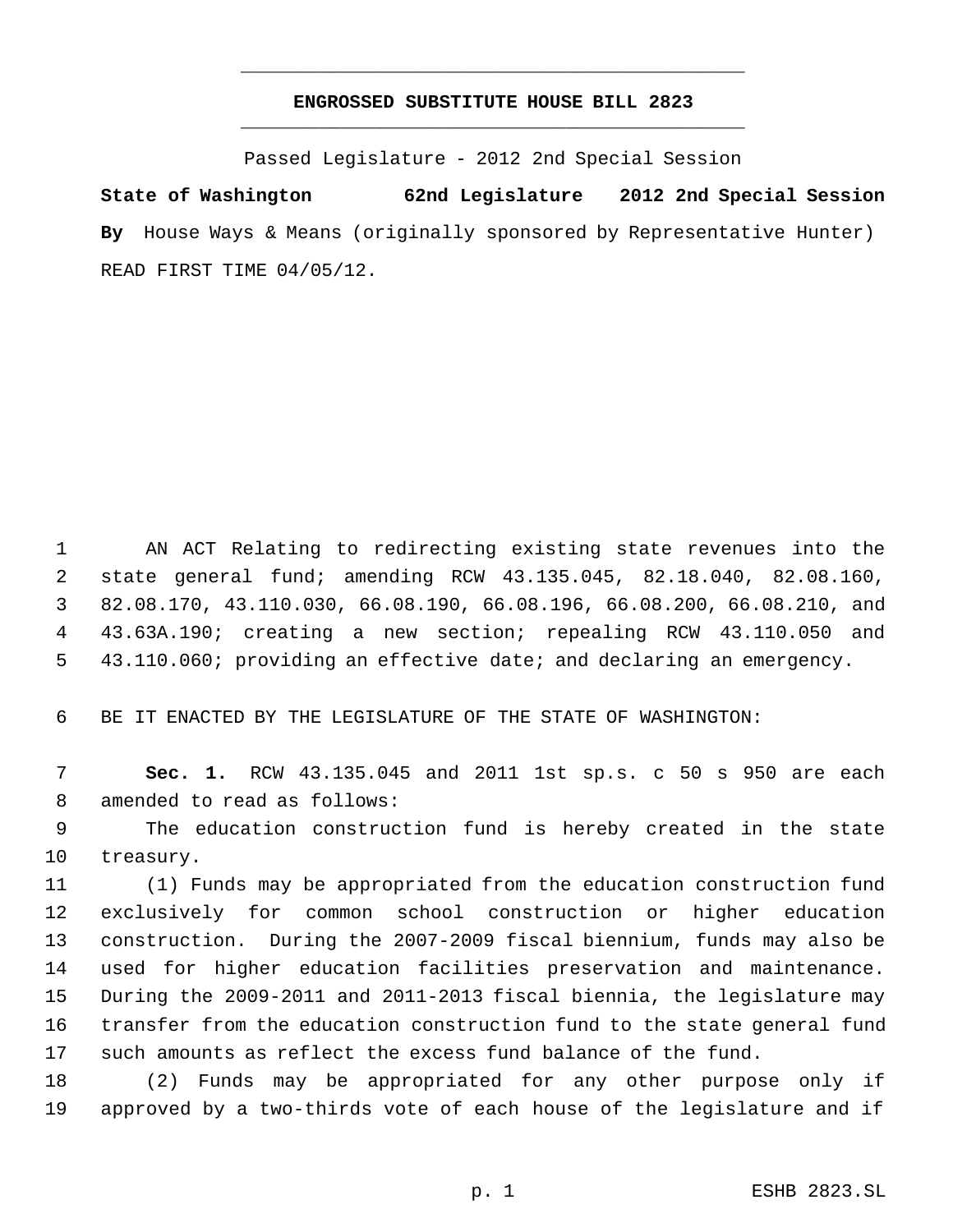1 approved by a vote of the people at the next general election. An 2 appropriation approved by the people under this subsection ((shall)) 3 must result in an adjustment to the state expenditure limit only for 4 the fiscal period for which the appropriation is made and ((shall)) 5 does not affect any subsequent fiscal period.

 (3) Funds for the student achievement program in RCW 28A.505.210 7 and 28A.505.220 ((shall)) must be appropriated to the superintendent of public instruction strictly for distribution to school districts to meet the provisions set out in the student achievement act. 10 Allocations ((shall)) must be made on an equal per full-time equivalent student basis to each school district.

12 (4) After July 1, 2010, the state treasurer ((shall)) must transfer one hundred two million dollars from the general fund to the education construction fund by June 30th of each year. However, the transfers may not take place in the fiscal biennium ending June 30, 2015.

16 **Sec. 2.** RCW 82.18.040 and 2011 1st sp.s. c 48 s 7034 are each 17 amended to read as follows:

18 (1) Taxes collected under this chapter ((shall)) must be held in 19 trust until paid to the state. Except as otherwise provided in this 20 subsection  $(1)$ , taxes received by the state  $((shall))$  must be deposited 21 in the public works assistance account created in RCW  $43.155.050$  ( $\div$ 22 PROVIDED, That during the fiscal year 2011)). For the period beginning 23 July 1, 2011, and ending June 30, 2015, taxes received by the state 24 under this chapter must be deposited in the general fund for general 25 purpose expenditures. For fiscal years 2016, 2017, and 2018, one-half 26 of the taxes received by the state under this chapter must be deposited 27 in the general fund for general purpose expenditures and the remainder 28 deposited in the public works assistance account. Any person 29 collecting the tax who appropriates or converts the tax collected 30 ((shall be)) is guilty of a gross misdemeanor if the money required to 31 be collected is not available for payment on the date payment is due. 32 If a taxpayer fails to pay the tax imposed by this chapter to the 33 person charged with collection of the tax and the person charged with 34 collection fails to pay the tax to the department, the department may, 35 in its discretion, proceed directly against the taxpayer for collection 36 of the tax.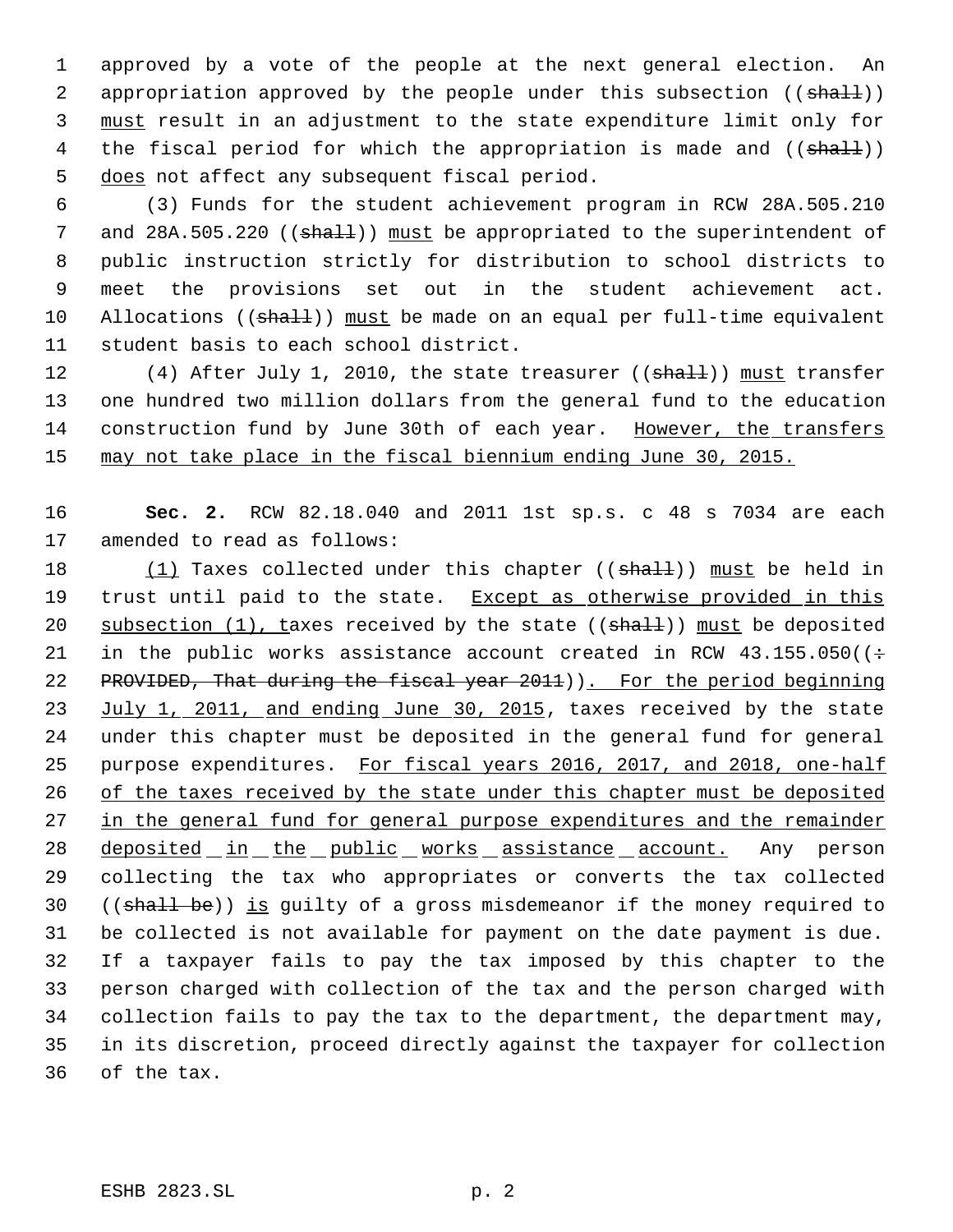1 (2) The tax ((shall be)) is due from the taxpayer within twenty- five days from the date the taxpayer is billed by the person collecting the tax.

4 (3) The tax ((shall be)) is due from the person collecting the tax at the end of the tax period in which the tax is received from the taxpayer. If the taxpayer remits only a portion of the total amount billed for taxes, consideration, and related charges, the amount 8 remitted ((shall)) must be applied first to payment of the solid waste 9 collection tax and this tax ((shall have)) has priority over all other claims to the amount remitted.

 **Sec. 3.** RCW 82.08.160 and 2011 1st sp.s. c 50 s 969 are each amended to read as follows:

 (1) On or before the twenty-fifth day of each month, all taxes collected under RCW 82.08.150 during the preceding month must be remitted to the state department of revenue, to be deposited with the 16 state treasurer. Except as provided in subsections (2) and (3) of this section, upon receipt of such moneys the state treasurer must credit sixty-five percent of the sums collected and remitted under RCW 82.08.150 (1) and (2) and one hundred percent of the sums collected and remitted under RCW 82.08.150 (3) and (4) to the state general fund and thirty-five percent of the sums collected and remitted under RCW 82.08.150 (1) and (2) to a fund which is hereby created to be known as the "liquor excise tax fund."

24 (2) During the ((2011-2013)) 2012 fiscal ((biennium)) year, 66.19 percent of the sums collected and remitted under RCW 82.08.150 (1) and (2) must be deposited in the state general fund and the remainder collected and remitted under RCW 82.08.150 (1) and (2) must be deposited in the liquor excise tax fund.

29 (3) During fiscal year 2013, all funds collected under RCW 82.08.150 (1), (2), (3), and (4) must be deposited into the state general fund.

 **Sec. 4.** RCW 82.08.170 and 2002 c 38 s 3 are each amended to read as follows:

 (1) Except as provided in subsection (4) of this section, during 35 the months of January, April, July<sub>1</sub> and October of each year, the state 36 treasurer ((shall)) must make the transfers required under subsections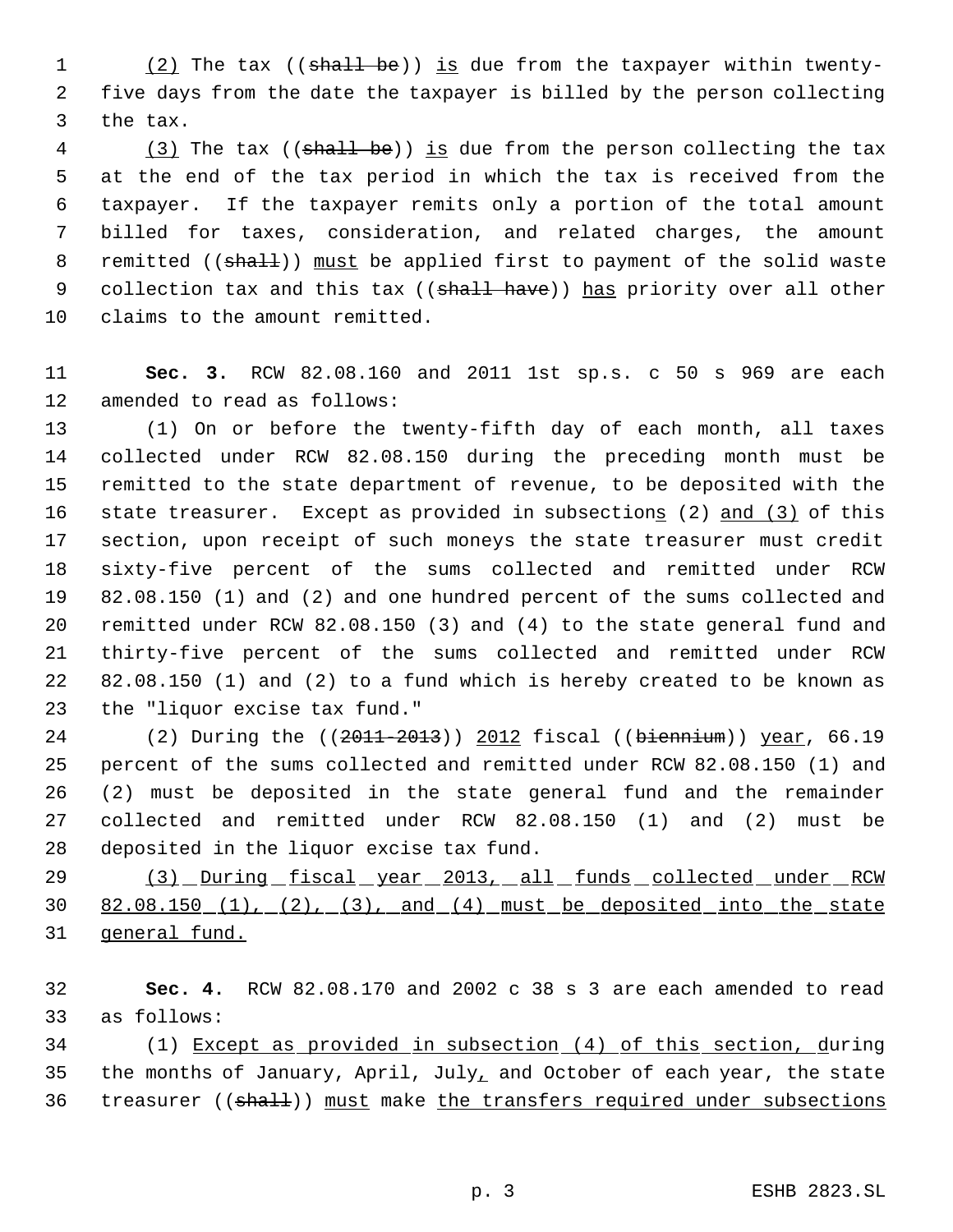(2) and (3) of this section from the liquor excise tax fund and then 2 the apportionment and distribution of all remaining moneys in the liquor excise tax fund to the counties, cities, and towns in the following proportions: (a) Twenty percent of the moneys in the liquor 5 excise tax fund ((shall)) must be divided among and distributed to the counties of the state in accordance with the provisions of RCW 66.08.200; and (b) eighty percent of the moneys in the liquor excise 8 tax fund ((shall)) must be divided among and distributed to the cities and towns of the state in accordance with the provisions of RCW 66.08.210.

 (2) Each fiscal quarter and prior to making the twenty percent distribution to counties under subsection (1)(a) of this section, the 13 treasurer shall transfer to the ((county-research-services-account under RCW 43.110.050)) liquor revolving fund created in RCW 66.08.170 sufficient moneys to fund the allotments from any legislative 16 appropriations ((from the county research services account)) for county 17 research and services as provided under chapter 43.110 RCW.

18 (3) During the months of January, April, July, and October of each 19 year, the state treasurer must transfer two million five hundred 20 thousand dollars from the liquor excise tax fund to the state general fund.

 (4) During calendar year 2012, the October distribution under 23 subsection (1) of this section and the July and October transfers under 24 subsections (2) and (3) of this section must not be made. During calendar year 2013, the January, April, and July distributions under subsection (1) of this section and transfers under subsections (2) and (3) of this section must not be made.

 **Sec. 5.** RCW 43.110.030 and 2010 c 271 s 701 are each amended to read as follows:

30 (1) The department of commerce ((shall)) must contract for the provision of municipal research and services to cities, towns, and 32 counties. Contracts for municipal research and services ((shall)) must be made with state agencies, educational institutions, or private consulting firms, that in the judgment of the department are qualified to provide such research and services. Contracts for staff support may be made with state agencies, educational institutions, or private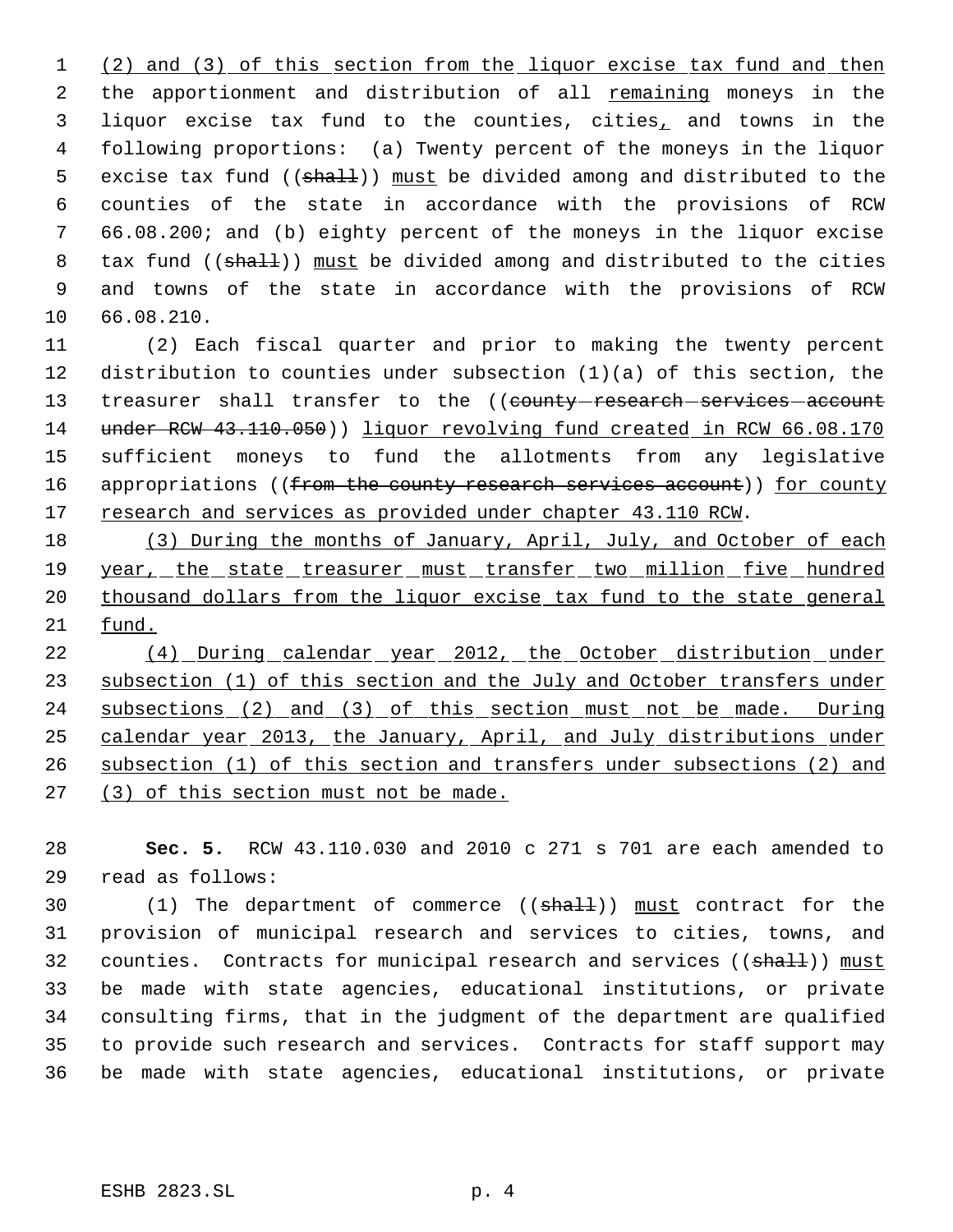consulting firms that in the judgment of the department are qualified to provide such support.

3 (2) Municipal research and services ((shall)) consists of:

 (a) Studying and researching city, town, and county government and issues relating to city, town, and county government;

 (b) Acquiring, preparing, and distributing publications related to city, town, and county government and issues relating to city, town, 8 and county government;

 (c) Providing educational conferences relating to city, town, and county government and issues relating to city, town, and county 11 government; and

 (d) Furnishing legal, technical, consultative, and field services to cities, towns, and counties concerning planning, public health, utility services, fire protection, law enforcement, public works, and other issues relating to city, town, and county government.

16 (3) Requests for legal services by county officials ((shall)) must 17 be sent to the office of the county prosecuting attorney. Responses by the department of commerce to county requests for legal services 19 ((shall)) must be provided to the requesting official and the county prosecuting attorney.

21  $(4)$  The department of commerce  $((shath))$  must coordinate with the association of Washington cities and the Washington state association 23 of counties in carrying out the activities in this section. ((Services to cities and towns shall be based upon the moneys appropriated to the 25 department from the city and town research services account under RCW 26 43.110.060. Services-to-counties-shall-be-based-upon-the-moneys 27 appropriated - to - the - department - from - the - county - research - services account under RCW 43.110.050.))

 NEW SECTION. **Sec. 6.** The following acts or parts of acts are each repealed:

 (1) RCW 43.110.050 (County research services account) and 2002 c 38 s 1 & 1997 c 437 s 3; and

 (2) RCW 43.110.060 (City and town research services account) and 2010 c 271 s 702, 2002 c 38 s 4, & 2000 c 227 s 1.

NEW SECTION. **Sec. 7.** All moneys remaining in the county research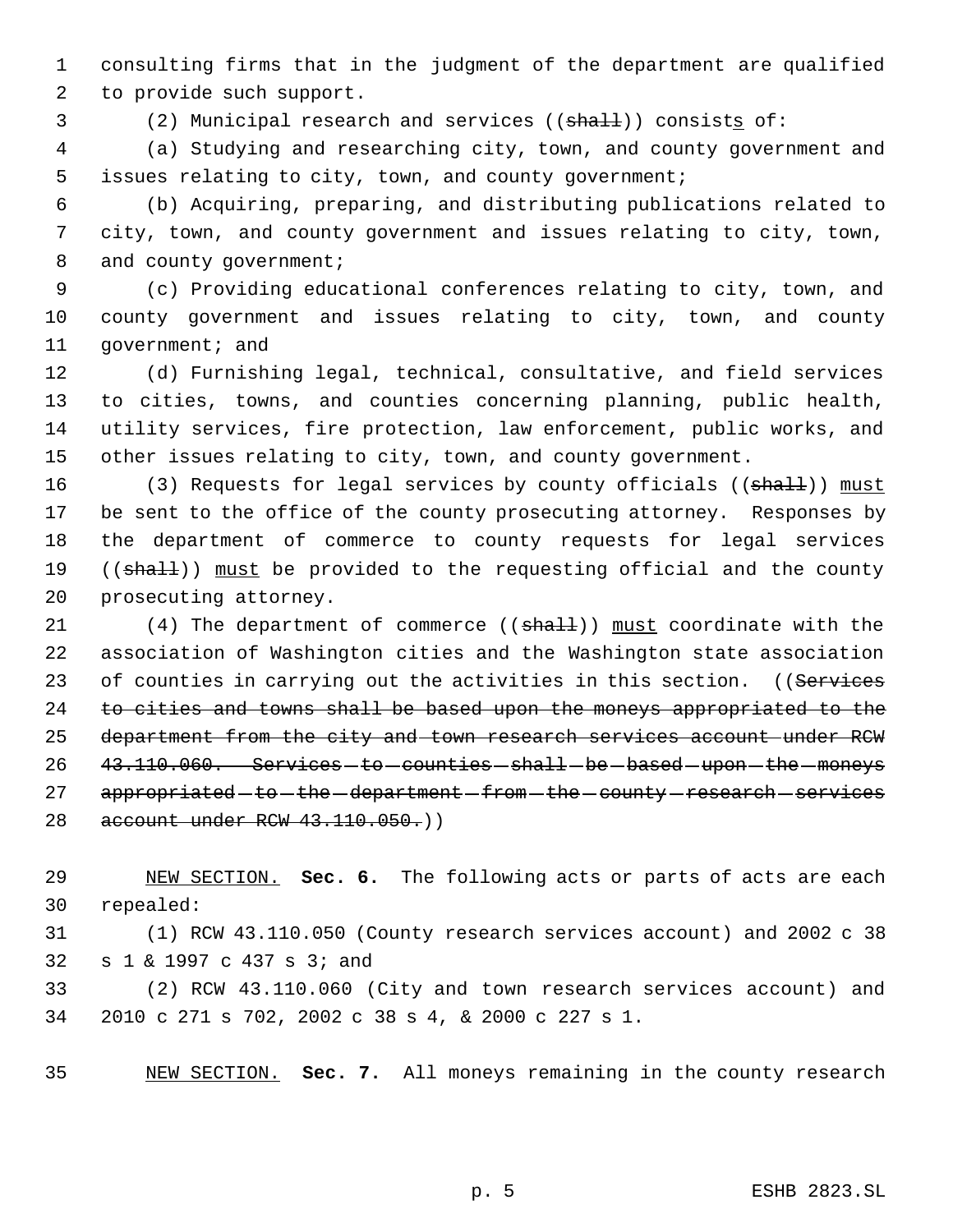1 services account and city and town research services account on July 1, 2 2012, must be deposited by the state treasurer into the general fund.

 3 **Sec. 8.** RCW 66.08.190 and 2011 1st sp.s. c 50 s 960 are each 4 amended to read as follows:

5 (1) ((Except - for - revenues - generated - by - the - 2003 - surcharge - of 6 \$0.42/liter on retail sales of spirits that must be distributed to the 7 state general fund during the 2003-2005 biennium,)) Prior to making 8 distributions described in subsection (2) of this section, amounts must 9 be retained to support allotments under RCW 43.88.110 from any 10 legislative appropriation for municipal research and services. The 11 legislative appropriation for such services must be in the amount 12 specified under RCW 66.24.065.

13 (2) When excess funds are distributed during the months of June, 14 September, December, and March of each year, all moneys subject to 15 distribution must be disbursed ((as follows:

16  $(a)$  - Three-tenths  $-$  of  $-$  one  $-$  percent  $-$  to  $-$  border  $-$  areas  $-$  under  $-$  RCW 17 66.08.195; and

18 (b) Except as provided in subsection (4) of this section, from the 19 amount remaining after distribution under (a) of this subsection, (i) 20 fifty percent to the general fund of the state, (ii) ten percent to the 21 counties of the state, and (iii) forty percent to the incorporated 22 cities and towns of the state.

23  $(2)$  During the months of June, September, December, and March of 24 each year, prior to disbursing the distribution to incorporated cities 25 and towns under subsection  $(1)(b)$  of this section, the treasurer must 26 deduct from that distribution an amount that will fund that quarter's 27 allotments under RCW 43.88.110 from any legislative appropriation from 28 the -city - and - town - research - services - account. The - treasurer - must 29 deposit the amount deducted into the city and town research services 30 account.

  $\left(3\right)$  -The governor may notify and direct the state treasurer to withhold the revenues to which the counties and cities are entitled 33 under-this-section-if-the-counties-or-cities-are-found-to-be-in noncompliance pursuant to RCW 36.70A.340.

35 (4) During the 2011-2013 fiscal biennium, from the amount remaining 36 after distribution-under-subsection  $(1)(a)$  of this section,  $(a)$  51.7 37 percent-to-the-general-fund-of-the-state,  $-(b)-9.7$ -percent-to-the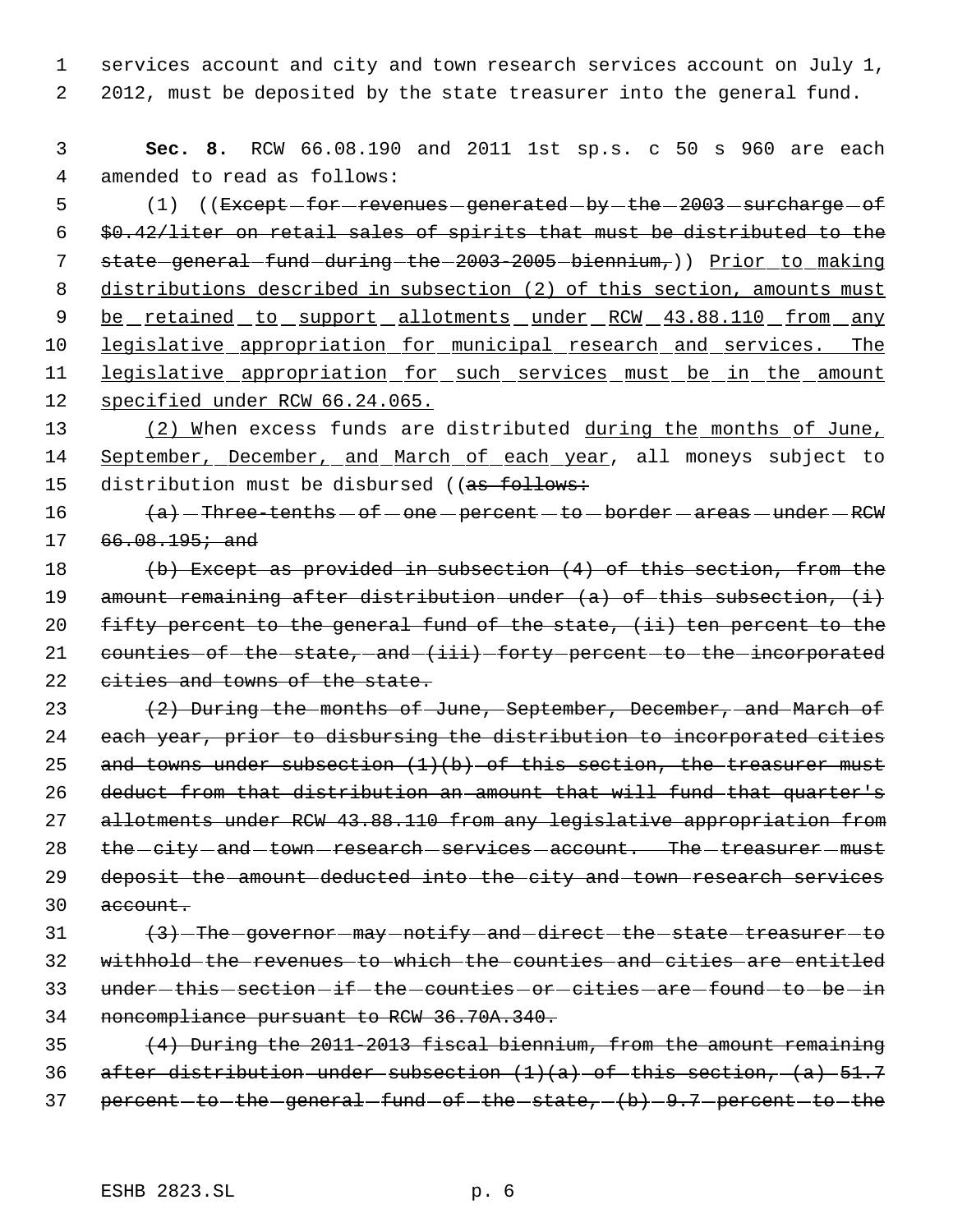1 counties of the state, and (c) 38.6 percent to the incorporated cities 2 and towns of the state)) to border areas, counties, cities, and towns

as provided in RCW 66.24.065.

 (3) The amount remaining after distributions under subsections (1) and (2) of this section must be deposited into the general fund.

 **Sec. 9.** RCW 66.08.196 and 2001 c 8 s 2 are each amended to read as follows:

 (1) Distribution of funds to border areas under RCW 66.08.190 and 9 66.24.290 (1)( $(\frac{1}{a})$ ) (c) and (4) ((shall be)) is as follows:

 $((\{1\})$   $(a)$  Sixty-five percent of the funds  $((shall))$  must be distributed to border areas ratably based on border area traffic totals;

13 ( $(\frac{2}{2})$ ) (b) Twenty-five percent of the funds (( $\frac{1}{2}$ )) must be distributed to border areas ratably based on border-related crime statistics; and

16 ( $(\langle 3 \rangle)$ ) (c) Ten percent of the funds (( $\frac{1}{2}$ )) must be distributed to border areas ratably based upon border area per capita law enforcement spending.

19 (2) Distributions to an unincorporated area ((shall)) must be made to the county in which such an area is located and may only be spent on services provided to that area.

 **Sec. 10.** RCW 66.08.200 and 1979 c 151 s 167 are each amended to read as follows:

24 With respect to the ((ten percent share coming)) distribution of 25  $f$  <u>funds</u> to the counties, the computations for distribution (( $\text{shall})$ ) must be made by the state agency responsible for collecting the same as follows:

 $(1)$  The share coming to each eligible county (( $\text{shall}$ )) must be determined by a division among the eligible counties according to the relation which the population of the unincorporated area of such eligible county, as last determined by the office of financial management, bears to the population of the total combined unincorporated areas of all eligible counties, as determined by the 34 office of financial management( $($  + PROVIDED,  $-$ That)). However, no county in which the sale of liquor is forbidden in the unincorporated 36 area thereof as the result of an election ((shall be)) is entitled to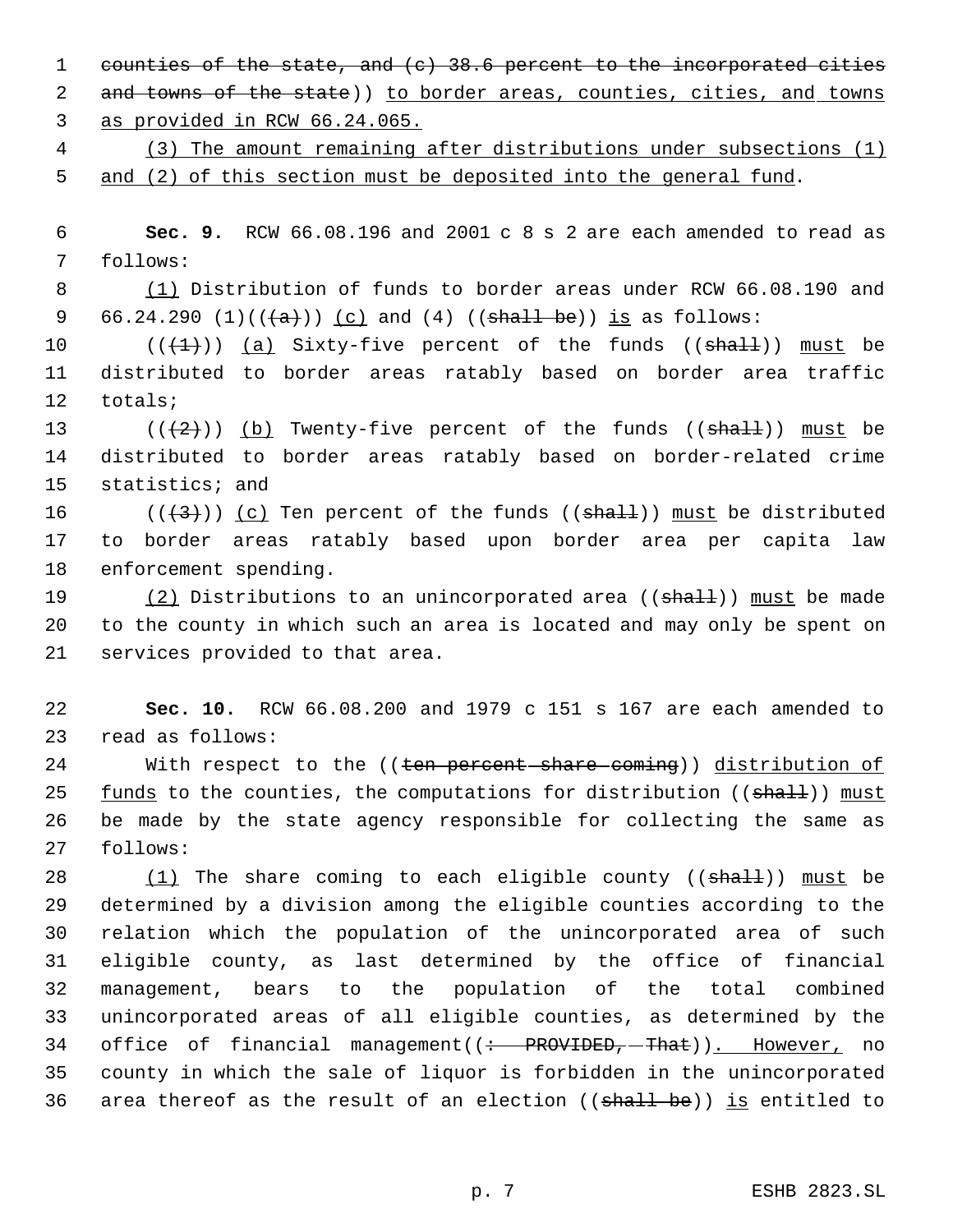share in such distribution. "Unincorporated area" means all that portion of any county not included within the limits of incorporated cities and towns.

4 (2) When a special county census has been conducted for the purpose of determining the population base of a county's unincorporated area for use in the distribution of liquor funds, the census figure ((shall)) becomes effective for the purpose of distributing funds as of the official census date once the census results have been certified by the office of financial management and officially submitted to the office of the secretary of state.

 **Sec. 11.** RCW 66.08.210 and 1979 c 151 s 168 are each amended to read as follows:

13 (1) With respect to the ((forty percent share coming)) distribution 14 of funds to the incorporated cities and towns under RCW 15  $66.24.290(1)(c)$ , the computations for distribution (( $shath$ )) must be made by the state agency responsible for collecting the same as 17 ((follows:)) provided in subsection (2) of this section.

18 (2) The share coming to each eligible city or town ((shall)) must be determined by a division among the eligible cities and towns within the state ratably on the basis of population as last determined by the 21 office of financial management((: AND PROVIDED, That)). However, no city or town in which the sale of liquor is forbidden as the result of 23 an election ((shall be)) is entitled to any share in such distribution.

 **Sec. 12.** RCW 43.63A.190 and 1995 c 159 s 5 are each amended to read as follows:

 Funds appropriated by the legislature as supplemental resources for 27 border areas ((shall)) must be distributed by the state treasurer 28 pursuant to the formula for distributing funds ((from-the-liquor 29 revolving fund)) to border areas, and expenditure requirements for such distributions, under RCW 66.08.196.

 NEW SECTION. **Sec. 13.** Section 2 of this act is necessary for the immediate preservation of the public peace, health, or safety, or support of the state government and its existing public institutions, and takes effect immediately.